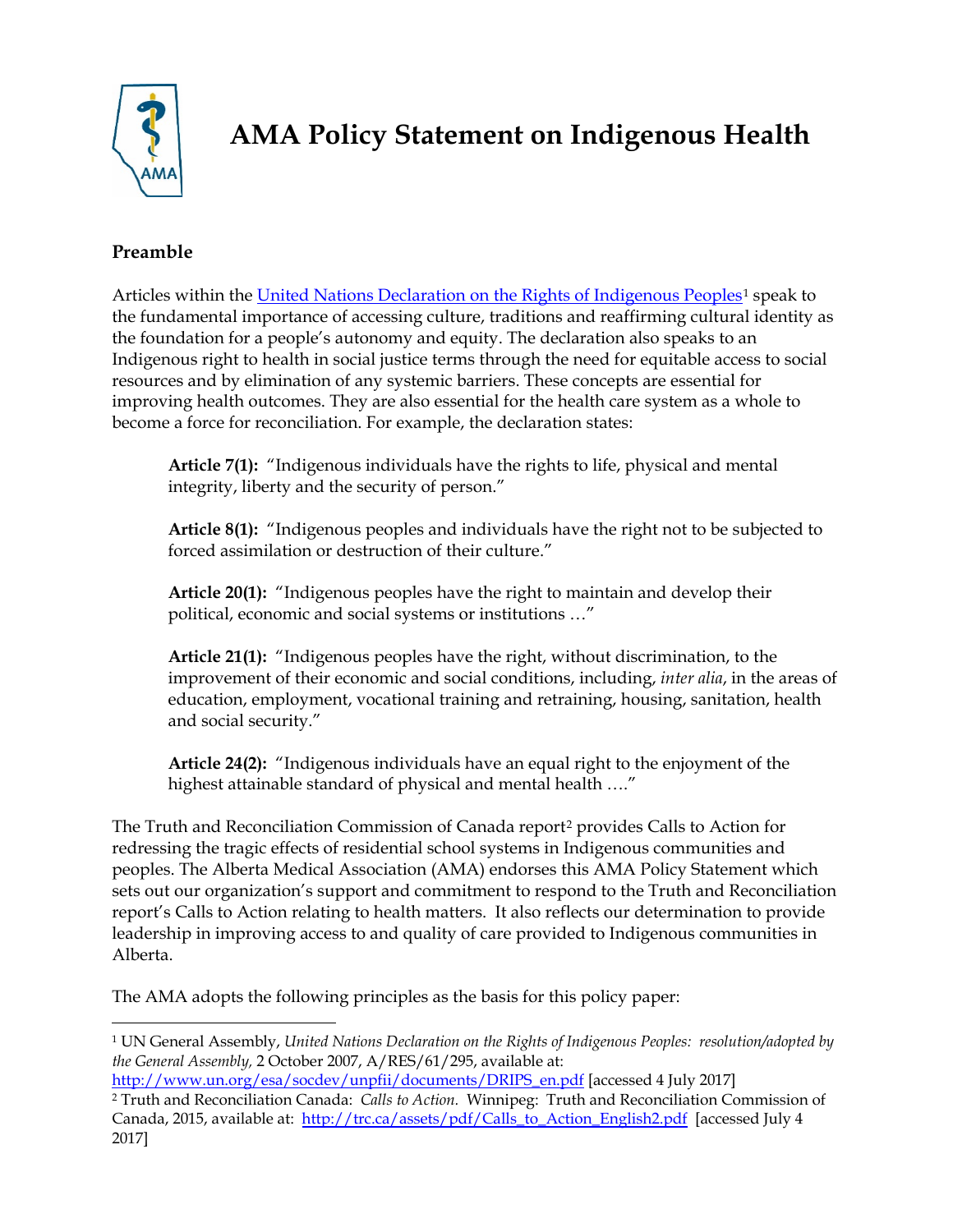1. The AMA is committed to addressing health care inequity.

The AMA recognizes that Indigenous people in Alberta experience barriers to health care due to resource and quality issues arising from inequity. The AMA recognizes health care inequity arises systemically from structural barriers and racism.

2. Health care should be delivered in a way that is appropriate and respectful of all people taking into consideration individual needs and context.

Health care should be developed and delivered in concordance with the distinct and diverse social and economic needs and cultural realities of Indigenous people in Alberta.

3. We acknowledge that social determinants of health influence the health of Indigenous peoples.

Colonization, both historic and ongoing, is the key determinant that influences the more proximal health determinants that cause the current disparity of Indigenous health. Due to the forces of colonization, Indigenous social determinants are often disparate from mainstream determinants. Approaches to Indigenous health must comprehend this context. These same forces of colonization adversely influence health service. The AMA is committed to improving the health of Indigenous people by advocating for equity of social resources.

4. The AMA will use a collaborative approach in achieving improvements to access and quality of Indigenous health.

The AMA as a health systems advocate will collaborate with existing health service stakeholders – which includes funders, policy makers as well as all levels of health service (local, provincial, federal) operational leads, Indigenous leadership and community leaders – to facilitate dialogue and relationship building towards leverage for change.

5. The AMA is committed to reconciliation, collaboration, meaningful empowered community engagement and knowledge exchange with Indigenous peoples.

Reconciliation in the area of health service means advocacy to achieve not only quality but also equity rooted in the social and cultural contexts of Indigenous peoples.

## **Alberta Medical Association Commitments to the TRC Calls to Action:**

1. The AMA will promote, in conjunction with Alberta Health Services, Alberta Health, Primary Care Networks (PCNs), the College of Physicians and Surgeons of Alberta, universities and other stakeholders, that every physician, medical student and resident in Alberta complete professional development related to Indigenous health through the various levels of learning. This professional development will be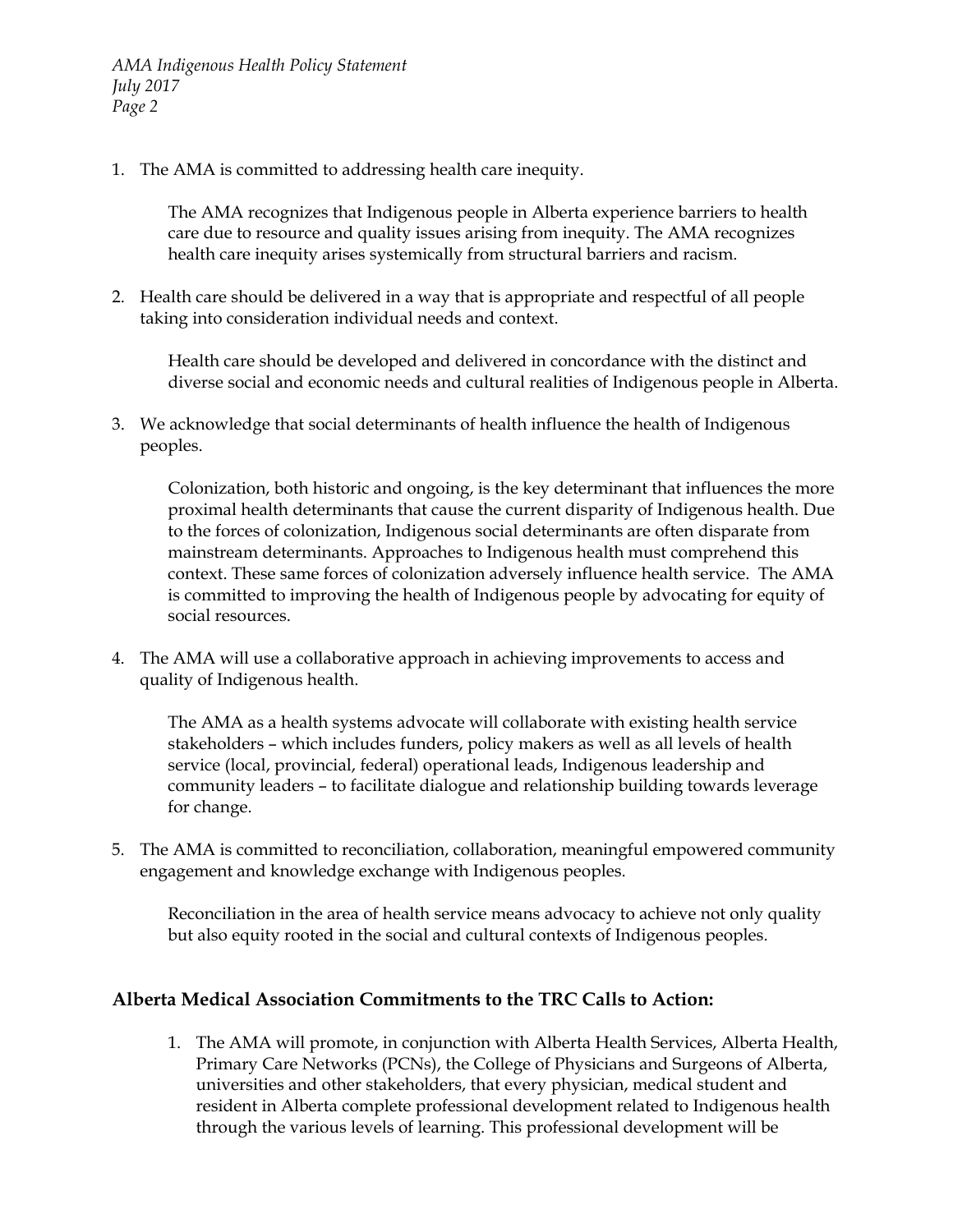*AMA Indigenous Health Policy Statement July 2017 Page 3*

> grounded in community perspectives and experiences, provide a critical spectrum of knowledge and skills and generate a community of practice. We will also support development of a course structure which incorporates a cross-cultural applicability to other vulnerable cultural communities.

Proposed strategies could include:

- The AMA will dedicate a section of its website to professional development related to Indigenous health and to Indigenous health issues.
- The AMA will seek to establish a focused strategy for communication on Indigenous health, such as a regular column in *Alberta Doctors' Digest* on Indigenous health issues.
- The AMA will advocate for innovative approaches to cultural education, such as a fellowship or chair on Indigenous health.
- 2. The AMA will take positive steps towards relationship building with the Indigenous community – i.e., First Nations & Inuit Health, Alberta Region, Health Co-Management Committee – and will advocate for safe learning environments.
	- For AMA committees with mandates that directly affect Indigenous health, we will ensure that there is Indigenous representation and engage community representation where appropriate.
	- The AMA will facilitate community experiences in Indigenous communities for learners.
	- The AMA will advocate for more and better safe clinical environments to learn about Indigenous people throughout the medical training continuum. This will allow learners to gain experience in the provision of safe care to Indigenous populations.
	- The AMA will collaborate with other groups and with Indigenous leadership to build a pool of Indigenous applicants at various levels of training to gain interest and the skills needed to be successful in medical education.
	- The AMA will advocate for the creation of safe learning environments in medical training for Indigenous students.
- 3. The AMA will continue to support measures to identify and close the gaps in health outcomes between Indigenous and non-Indigenous communities.
	- The AMA will advocate for integration of data on Indigenous health quality and access; we will seek consultation with Indigenous communities and research bodies such as the Health Quality Council of Alberta (HQCA), the Population Public and Indigenous Health Strategic Clinical Network (SCN), Health Canada, the Alberta First Nations Information Governance Centre, etc.
	- The AMA will discuss with the HQCA mechanisms for identifying and measuring gaps in health care access and quality between Indigenous and non-Indigenous communities. We will support and facilitate the role of Alberta physicians in assisting with this function.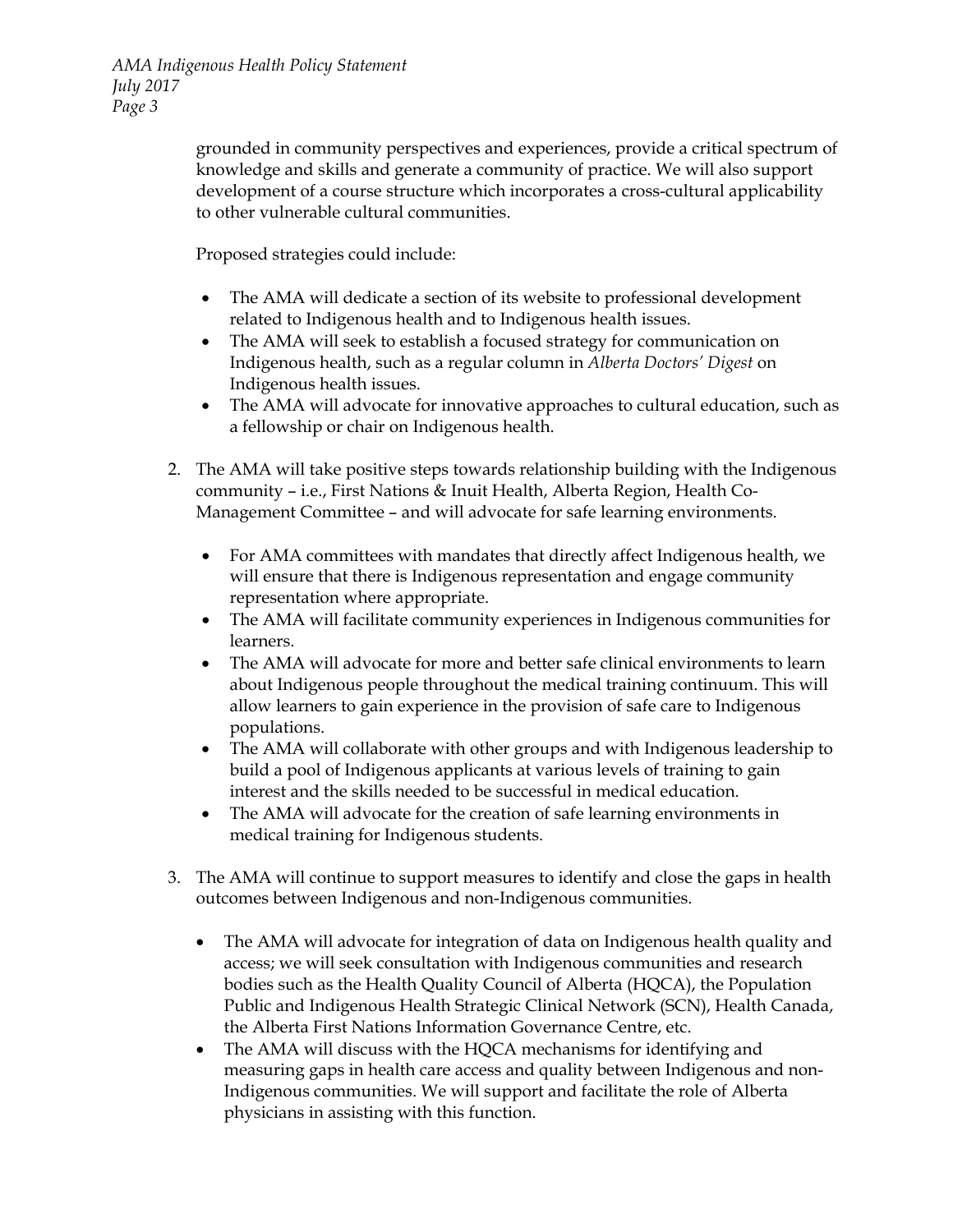- The AMA will advocate for increased capacity in Alberta to carry out impactful research measuring Indigenous health services outcomes.
- 4. The AMA will advocate with all levels of government, health care authorities and Indigenous leadership to meaningfully address current jurisdictional issues. The parallel levels of funding unique to Indigenous peoples often present barriers to care. Examples of this type of advocacy include:
	- The AMA will work with Health Canada, the Ministry of Children's Services and Indigenous leadership to ensure that [Jordan's Principle](https://www.cps.ca/uploads/advocacy/SR16_ENG.pdf)[3](#page-3-0) is implemented and monitored effectively.
	- The AMA will support broadening of Jordan's Principle to other jurisdictional issues and age groups.
- 5. The AMA will facilitate innovative health service models to meet the needs specific to Indigenous populations within their local area.
	- The AMA supports every Albertan, including all Indigenous peoples, to have access to care within the framework of the Medical Home.
	- The AMA will advocate for PCNs to develop an Indigenous service delivery component. We will build upon successful PCN projects and work to scale success to all PCNs. We will work with Alberta Health and AHS to ensure sufficient funding and resources for PCN Indigenous community support.
	- The AMA will advocate for Indigenous leadership and perspectives within the PCN governance framework.
	- The AMA will facilitate the creation of a space for discussion and collaboration devoted to Indigenous health primary care innovation.
	- The Practice Management Program (PMP) will incorporate Indigenous health training and support.
	- The AMA will continue to support primary preventative programs, such as AMA Youth Run Clubs in Indigenous communities.
	- The AMA will encourage Indigenous projects in its Emerging Leaders in Health Promotion program.
- 6. The AMA recognizes the value of traditional Indigenous healing practices in addressing the effects of racism and cultural oppression and will work to support its incorporation with Western medical practices when requested by Indigenous patients.
	- The AMA recognizes the contributions that Elders, knowledge keepers and cultural supports bring to relationship building to ensure a more sustainable approach to addressing Indigenous health.

<span id="page-3-0"></span><sup>3</sup> "Are we doing enough?" [Jordan's Principle]. Canadian Pediatric Society: [https://www.cps.ca/uploads/advocacy/SR16\\_ENG.pdf](https://www.cps.ca/uploads/advocacy/SR16_ENG.pdf) [accessed July 4 2017]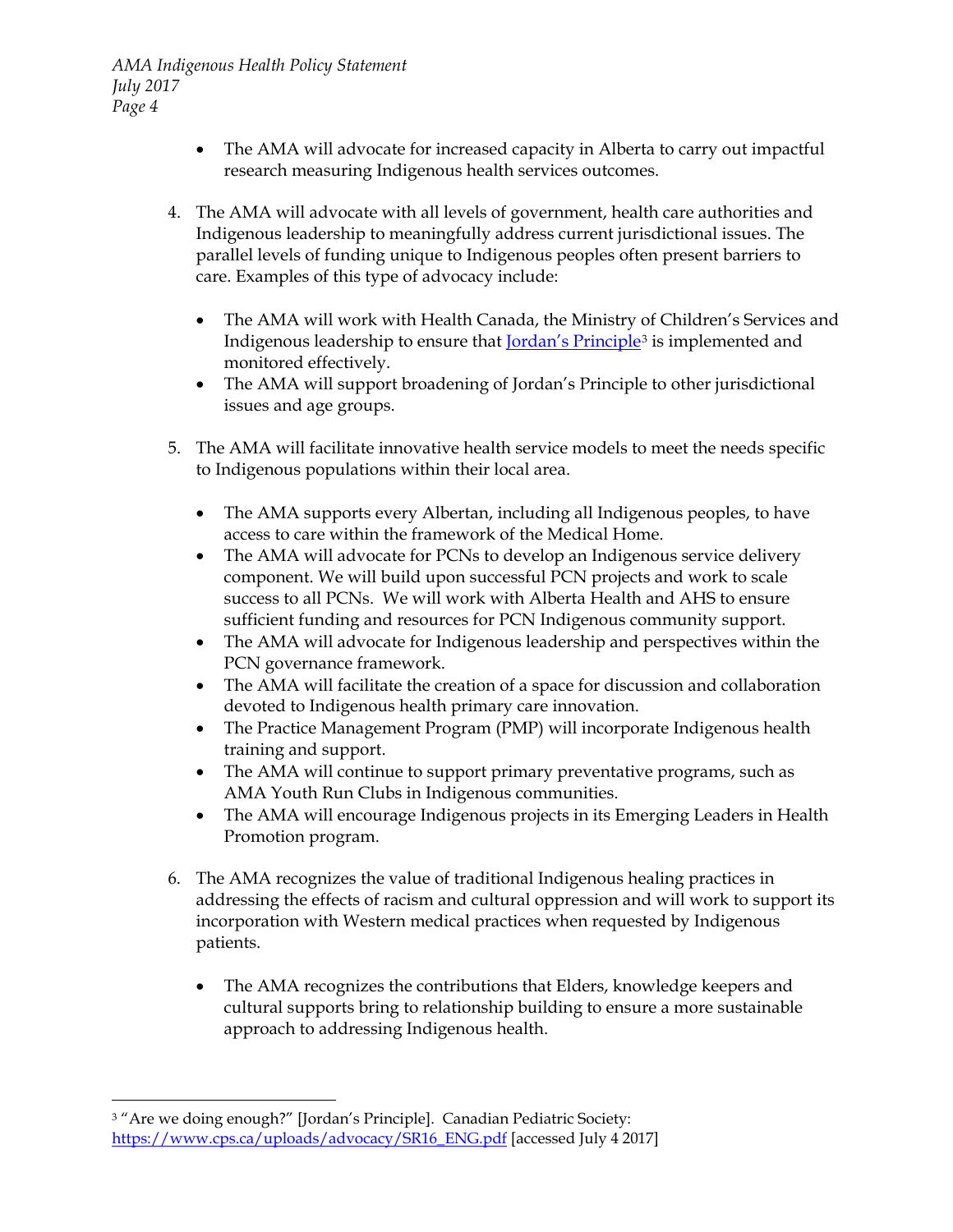- 7. The AMA will work with AHS, Alberta Health, Health Canada and Indigenous leaders and communities to increase access and outreach for safe health care provision by physicians including those members of the Indigenous specific Alternative Relationship Plans (ARPs) (Siksika ARP and Indigenous Wellness Program ARP).
	- Enter into discussions with AHS to increase support for physicians serving under-resourced Indigenous communities.
	- Advocate for the provision of social workers and mental health/addiction support in Indigenous communities through both ARP and other primary care delivery models.
	- Advocate for resources and professional development within Indigenous communities to address ongoing health priorities including addictions.
	- Seek means to include community members as workers in clinics.

In the words of Justice Murray Sinclair: "Achieving reconciliation is like climbing a mountain – we must proceed a step at a time. It will not always be easy. There will be storms, there will be obstacles, but we cannot allow ourselves to be daunted by the task because our goal is Just and it is also necessary."[4](#page-4-0)

This policy statement confirms the AMA's determination to be leaders in addressing past and current injustices to Alberta's Indigenous communities.

*(Approved by the Board of Directors on July 13, 2017) Revised February 2019*

<span id="page-4-0"></span><sup>4</sup> "Justice Murray Sinclair's remarks on the Truth and Reconciliation report." *Maclean's,* December 15, 2015, available at: [http://www.macleans.ca/news/canada/justice-murray-sinclairs-remarks-on-the](http://www.macleans.ca/news/canada/justice-murray-sinclairs-remarks-on-the-truth-and-reconciliation-report/)[truth-and-reconciliation-report/](http://www.macleans.ca/news/canada/justice-murray-sinclairs-remarks-on-the-truth-and-reconciliation-report/) [accessed July 5 2017]